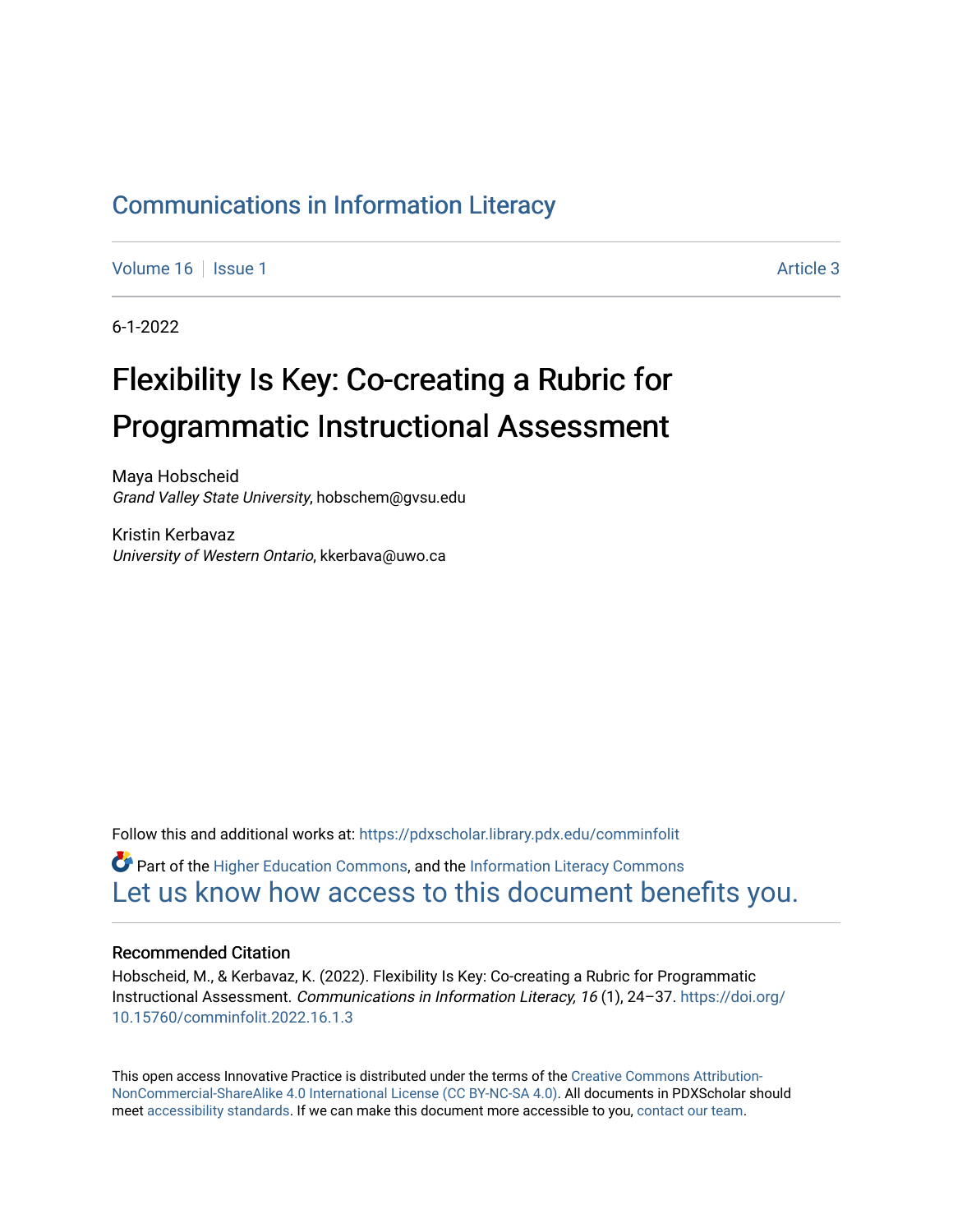# **Flexibility Is Key: Co-creating a Rubric for Programmatic Instructional Assessment**

Maya Hobscheid, Grand Valley State University Kristin Kerbavaz, University of Western Ontario

### Abstract

This paper describes a project undertaken at Grand Valley State University in which a cocreative model was used to develop a rubric for assessing student learning in library instruction. It outlines the design process as well as the training and support provided throughout implementation. It concludes with the authors' reflections on the successes and challenges of the process and provides recommendations for future projects.

*Keywords*: assessment, student learning, rubrics

# **Innovative Practices edited by Andrea Baer, Carolyn Gamtso, and Merinda McLure**

Hobscheid, M., & Kerbavaz, K. (2022). Flexibility is key: Co-creating a rubric for programmatic instructional assessment. *Communications in Information Literacy, 16*(1), 24–37.

Copyright for articles published in *Communications in Information Literacy* is retained by the author(s). Author(s) also extend to *Communications in Information Literac*y the right to redistribute this article via other scholarly resources and bibliographic databases. This extension allows the authors' copyrighted content to be included in some databases that are distributed and maintained by for-profit companies. All other rights of redistribution are licensed by *Communications in Information Literacy* under Creative Commons Attribution-NonCommercial-ShareAlike 4.0 International (CC BY-NC-SA 4.0).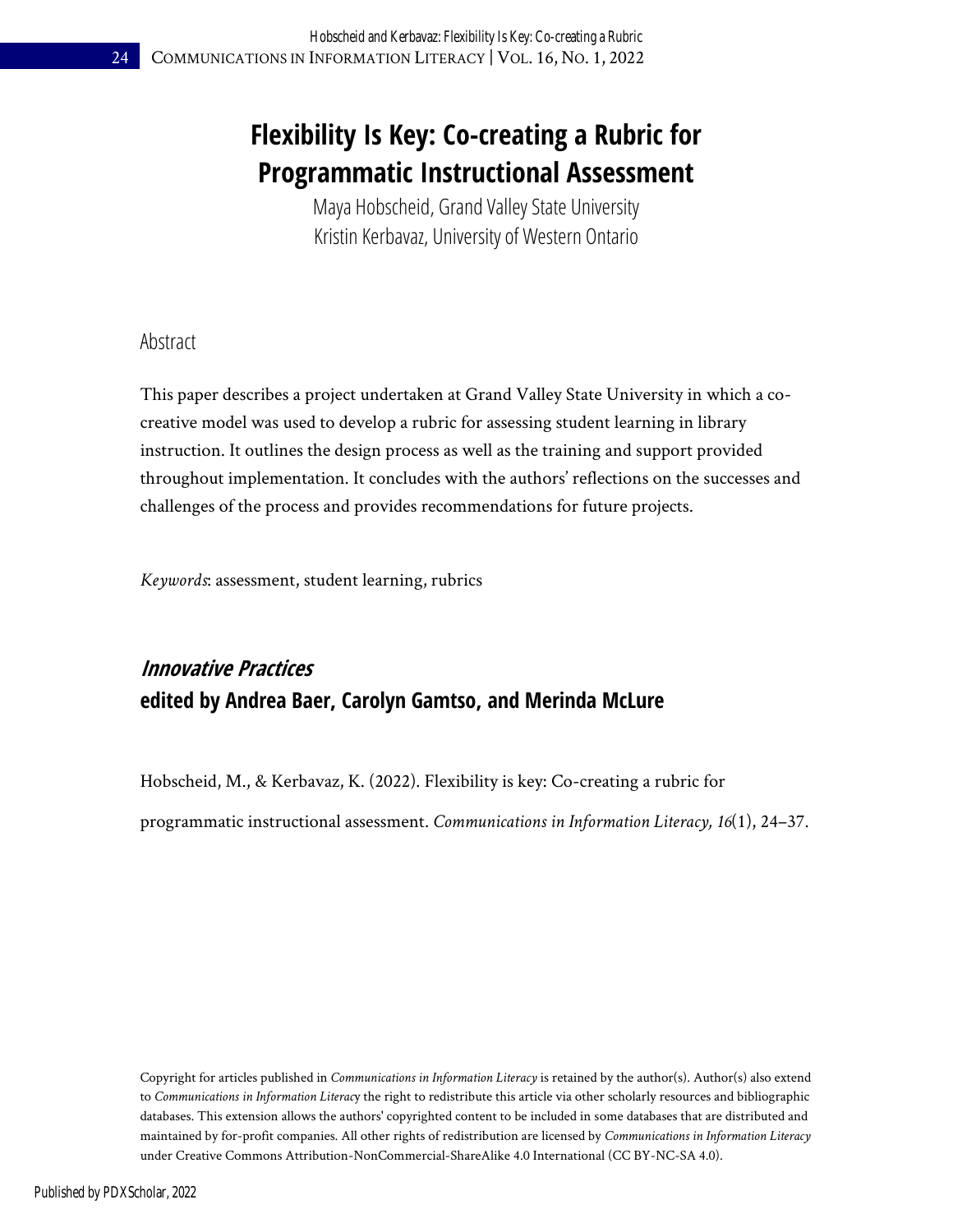# **Flexibility Is Key: Co-creating a Rubric for Programmatic Instructional Assessment**

Historically, the Grand Valley State University (GVSU) Libraries' Information Literacy instruction program has been assessed through a variety of statistics gathered for external reporting, including session and participant counts, as well as large-scale surveys like SAILS and a longstanding collaboration with the university's Institutional Analysis unit that demonstrated a consistent correlation between receiving library instruction and ongoing academic success (O'Kelly et al., in press). Instruction and student learning were primarily assessed at the classroom level at the discretion of the librarian instructor; while some librarians' research interests led them to implement rigorous assessments using pre- and post-testing, the majority used informal checks for understanding to guide their instruction. These more informal data about student learning were typically not documented or shared beyond the librarian's notes. However, in 2019, liaison librarians, who do the majority of the instruction for GVSU Libraries, set a goal to move toward more programmatic assessment of instruction. This goal aligned with a trend at the university level of encouraging cocurricular units to begin thinking of their work in terms of student learning outcomes. We identified the need for more data about student learning and decided to develop a flexible rubric that liaisons could use to assess learning in their classrooms.

Academic libraries can create space for broader conversations about library instruction and its impact through programmatic assessment of student learning. There is a substantial body of work focused on the assessment of library instruction. Much of the literature on the subject focuses on the application of assessment methods in the information literacy instruction context. Common methods explored include pre- and post-tests (Donahue, 2015; Gross & Latham, 2012; Markey et al., 2005; Noe & Bishop, 2005), student surveys (Smith & Dailey, 2013), faculty satisfaction (Bradley & Oehrli, 2018), and student reflection activities like start/stop essays, minute papers, and six-word memoirs (Gammons, 2016; Lowe, 2006; Nutefall, 2004; Wolstenholme, 2015). Many researchers use mixed methods approaches to combine a variety of data sources (Belanger et al., 2012), and a growing number of studies explicitly promote the use of critical pedagogical approaches, including emphasis on qualitative methods, to ethically assess student learning (Accardi, 2010; Gammons, 2016).

[ INNOVATIVE PRACTICES ]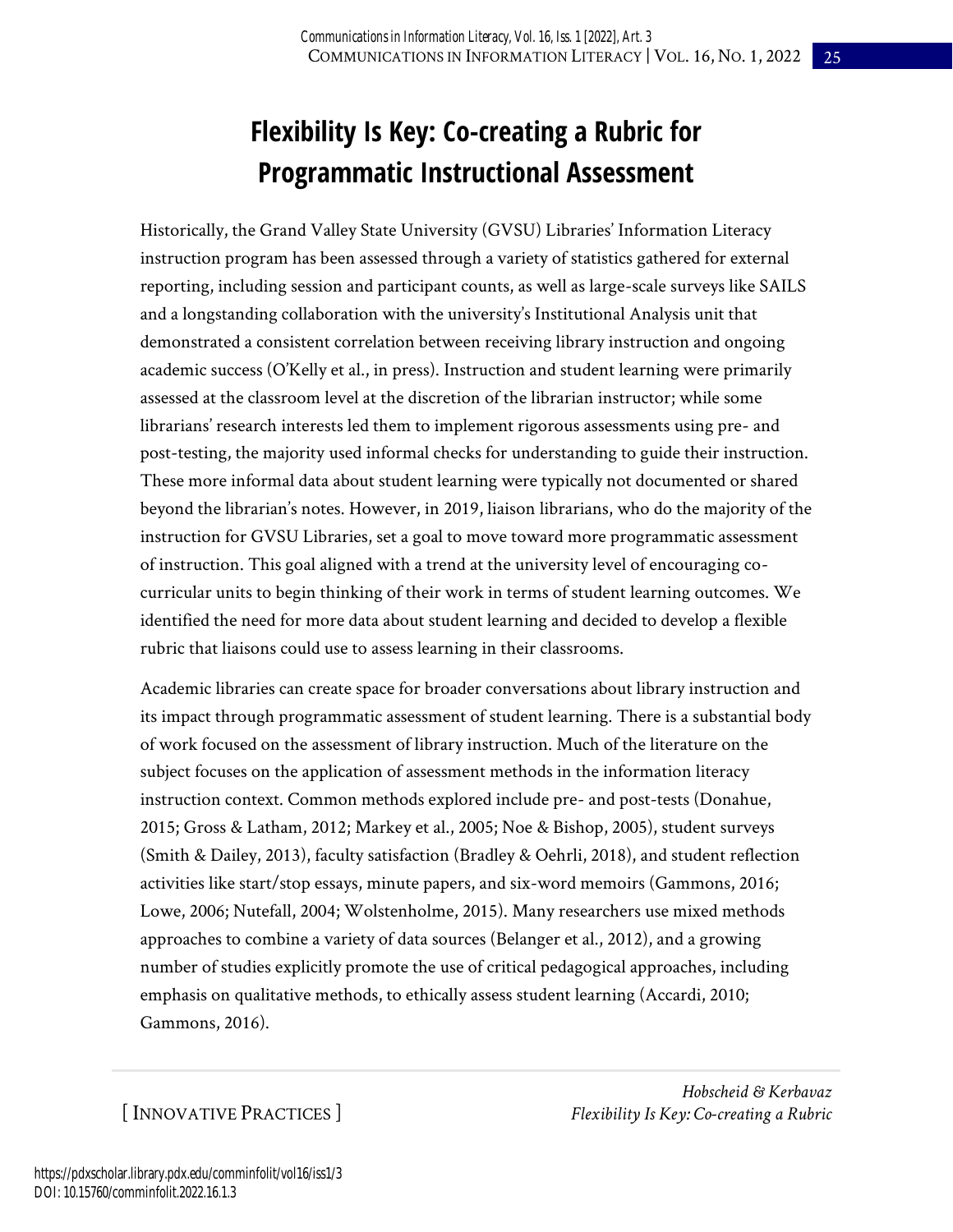A smaller subset of the literature addresses assessment at the programmatic level. A typology proposed by Head et al. (2019) divides assessment work into four levels. The first two levels address the work being done at a single institution: a "micro" level that measures a single class or course's effectiveness in meeting established learning outcomes, and a "meso" level that illustrates the longer-term impact of a program of library instruction (p. 20). One method that can be used to assess at both the micro and meso levels is the rubric, a scoring instrument "consisting of specific pre-established performance criteria, used in evaluating student work on performance assessments" (Mertler, 2001, p. 1). In the context of information literacy learning assessment, rubrics are often used to score responses to open-ended test questions (Donahue, 2015) or for citation analysis of student research projects (Carbery & Leahy, 2015; Rinto, 2013; Smith & Dailey, 2013; Yu et al., 2006). Oakleaf (2007) found that data from these kinds of rubric scoring activities can support evidence-based decision making by informing the revision of tutorials. Multiple large-scale initiatives in the United States promote rubrics as assessment tools, including the Association of American Colleges and Universities' (2013) Information Literacy VALUE Rubric and the Rubric Assessment of Informational Literacy Skills (RAILS) research project, funded by the Institute of Museum and Library Services to support the design and implementation of information literacy assessment rubrics in nine academic libraries (Oakleaf, 2011/2012; RAILS, n.d.).

In this paper, we will describe the process of co-creating a flexible student learning rubric for library instruction at GVSU, the mechanisms for piloting and gathering feedback, and the implementation of the completed rubric. We will conclude with our own reflections on the project's successes, a description of our lessons learned, and a discussion of the implications and considerations that this project has for other institutions.

## **Toolkit & Initial Training**

Considering the needs of our library stakeholders as well as our desire for more programmatic assessment of student learning, we identified two key priorities that would inform our approach to this project:

- We wanted to balance liaison autonomy and individuality with consistency of purpose and data
- We needed to provide support for colleagues to help them feel successful in their assessment work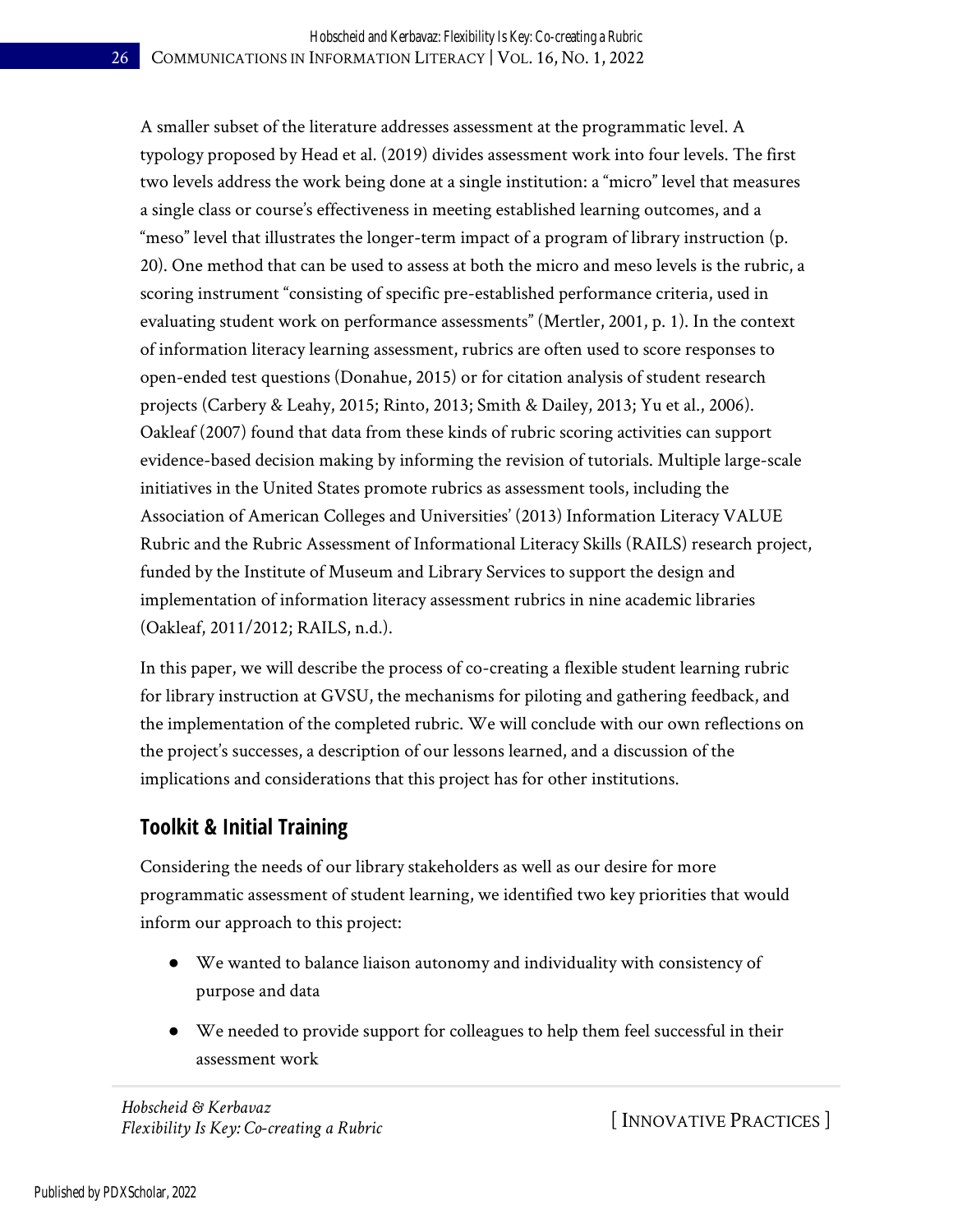To achieve these project goals, we identified two project phases. First, we would develop support structures to increase liaison librarians' comfort with assessment vocabulary, concepts, and methods. Then, we would begin developing the rubric itself. The first support that we developed was a toolkit of resources aimed at informing instructional design decisions. This toolkit, a collection of documents housed on the Libraries' intranet, included assessment best practices, a menu of assessment methods appropriate for library instruction, a worksheet to support assessment development, and best practices for reporting assessment data. We later added a document focused on assessing online and asynchronous instruction during the COVID-19 pandemic.

To introduce the toolkit and its content to liaisons, we held a workshop in March of 2020. The workshop used an active learning approach to teach a variety of assessment methods by having librarians participate from the student perspective. This approach allowed us to showcase a wide variety of classroom assessment techniques from the toolkit in a relatively short time, while also modeling ways to organically incorporate assessment into active learning activities.

### **Rubric**

#### Planning

Soon after the March workshop, the university suddenly closed due to the escalation of the COVID-19 pandemic. Despite these rapid changes to our work environments, we were able to continue the next phase of the rubric project with relatively few changes. We shifted our expected timeline to allow for the immediate pandemic response and avoid adding to librarian workloads, and the working group we convened met online rather than in person. This adjustment necessitated changes to planned activities: much of the design work shifted to an asynchronous working pairs model to allow greater flexibility of scheduling and to reduce video conference fatigue.

The working group, recruited prior to the COVID-19 closure, included four liaison librarians as well as the two project leads. In an effort to accurately represent our student body and the diversity of liaison work, as well as share power and labor across promotion levels, our working group included representatives from two of our three campuses, undergraduate and graduate programs, and tenured and untenured library faculty. We also wanted to ensure that the working group employed a collaborative, participatory model so that the final product was a bottom-up decision rather than a top-down imposition. We

[ INNOVATIVE PRACTICES ]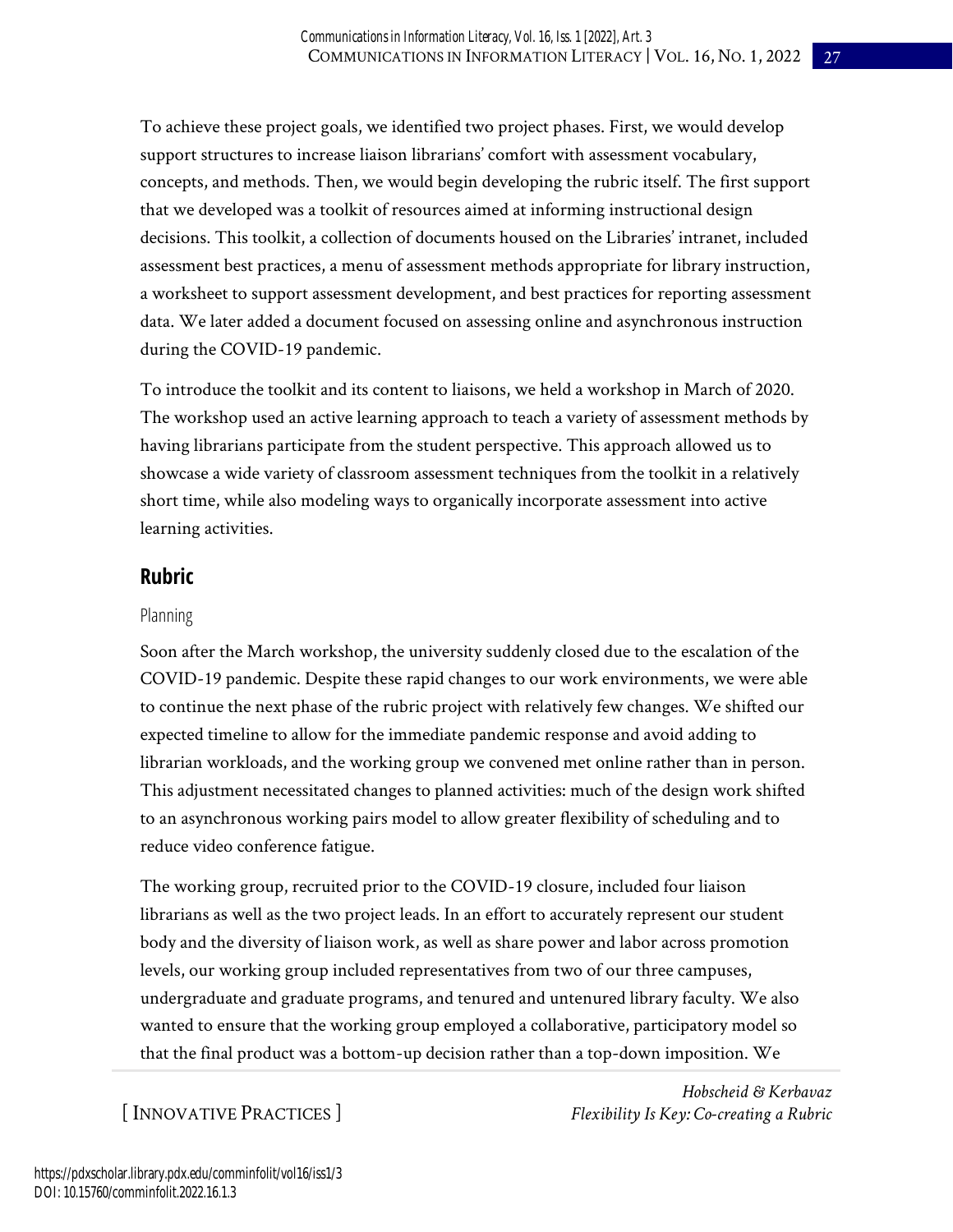took inspiration from participatory design methods, emphasizing creative, activity-based design processes (Elizarova & Dowd, 2017). While we originally intended to hold these sessions in person, using traditional tools like whiteboards and sticky notes, we were able to pivot to online using tools such as Jamboard and Google Docs.

We opened our collaboration with two activities meant to identify shared goals and project scope. We started with an activity called "Remember the Future" (Hohmann, 2006), which asks participants to describe what outcomes the project will achieve. The characteristics that the working team identified were collaboratively synthesized into a list of aspirational, values-based design principles. We wanted the rubric to be:

- Growth-focused, as opposed to deficit-focused
- Integrated into our workflows
- Visible, or shared with stakeholders to tell the story of library instruction
- Sustainably maintained and revised
- Generative, not punitive

After defining the design principles, we used the 4Cs activity (Gray, 2011) to identify strategies for implementing that design. This brainstorming activity asks participants to identify the components, characteristics, challenges, and characters involved in the project. This process helped the team build a shared understanding of the landscape of the project, which then informed our project scope and timelines.

#### Drafting

Once the working group had a shared understanding of the scope of the rubric, we completed an environmental scan, which included:

- The GVSU strategic plan (Grand Valley State University, n.d.)
- The Libraries' strategic plan (Grand Valley State University Libraries, n.d.)
- The GVSU General Education Program (2019) student learning outcome rubrics
- The Association of College and Research Libraries (ACRL, 2015) *Framework for Information Literacy in Higher Education*
- Home grown rubrics at other university libraries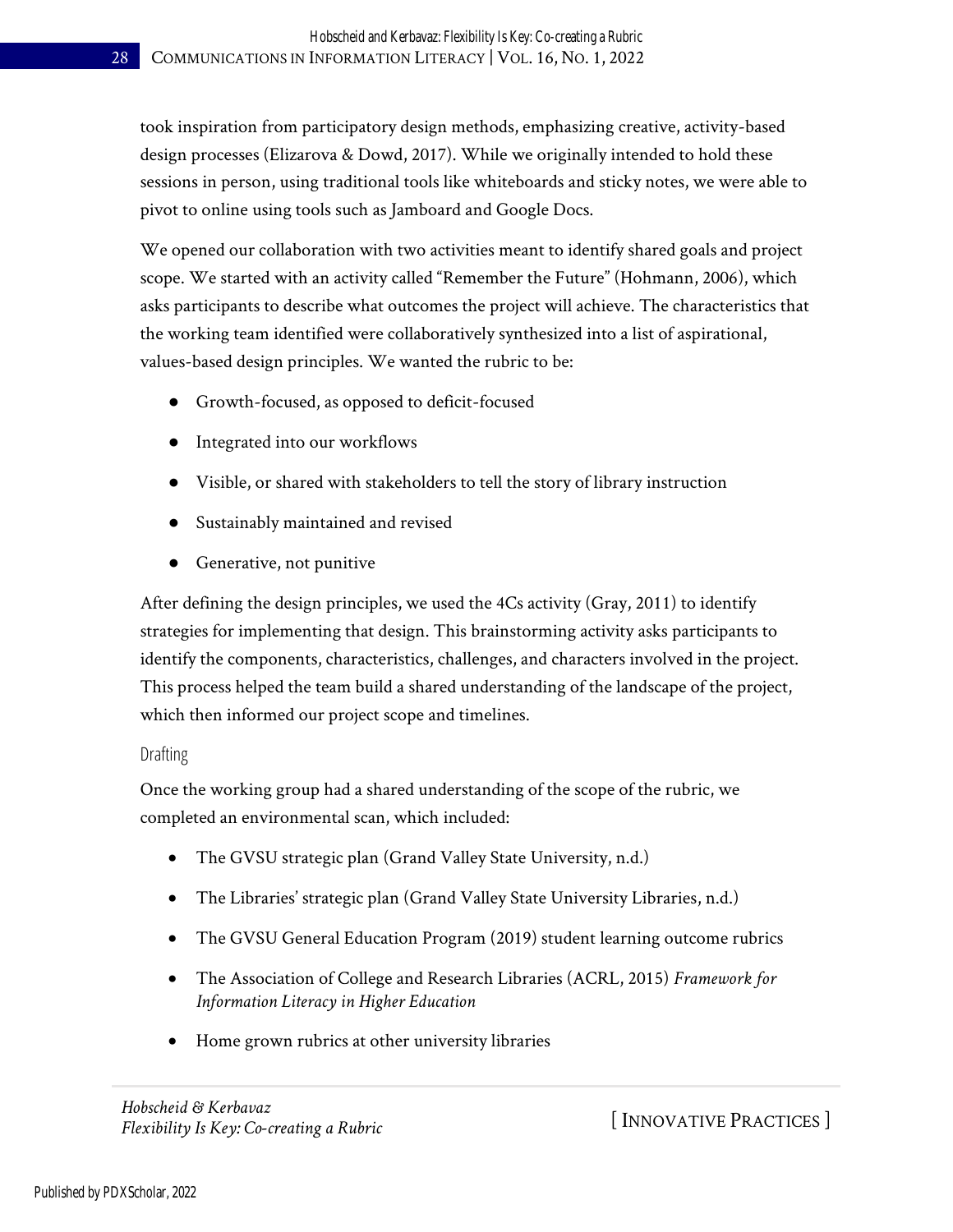• Pedagogical frameworks such as Universal Design for Learning (CAST, n.d.) and Social Emotional Learning (Collaborative for Academic, Social, and Emotional Learning [CASEL], n.d.).

Guided by our design principles, we determined which aspects of the environmental scan most fit with our values and began to scope out content to be included in the rubric. We ultimately decided to use the GVSU General Education rubric for information literacy student learning outcomes as a foundation for the rubric and to pull in content from other rubrics and frameworks as appropriate. The initial iteration of the rubric included six rows, each representing a different learning objective (see Hobscheid et al., 2021, for the final rubric). While it is typical to use the term *dimension* to describe a row of a rubric, we elected to use the term *row* to minimize assessment jargon and make the rubric more approachable; we will use the term *row* to describe our rubric's dimensions throughout this paper.

The six rows of our first iteration of the rubric were:

- Inquire
- Access
- Evaluate
- Synthesize
- Cite
- Manage emotional states and cycles associated with the research process

These rows were divided into performance descriptors that were scaffolded across four levels to represent students' progression: emerging, progressing, refining, and accomplished. We also began to develop preambles for each rubric row to provide pedagogical and theoretical context.

In recognition of the design principle established by the working group, particularly the desire that the rubric be "integrated into our workflows," as well as our recognition of the need for broad buy-in, we did not mandate particular assessment methods to accompany the rubric. Librarians maintained the autonomy that they were used to having over their lesson planning and were able to use whatever methods they felt were pedagogically appropriate as long as they could describe student learning in their sessions in reference to the rubric

[ INNOVATIVE PRACTICES ]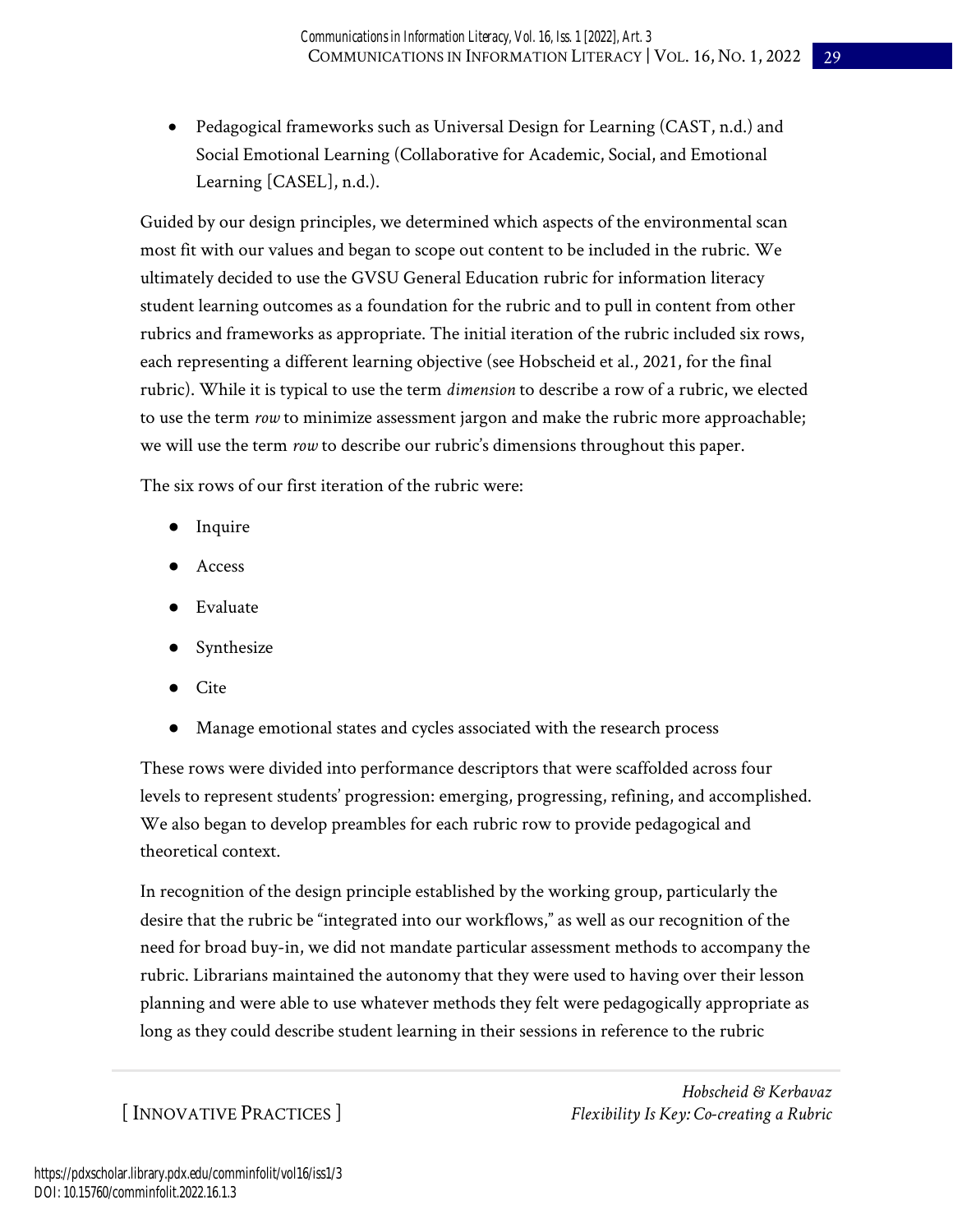criteria. Librarians typically selected one to two rows of the rubric for each class session, in alignment with their desired learning outcomes.

#### Feedback & Assessment

We included feedback mechanisms throughout the rubric development process. Liaisons reviewed initial drafts of the rubric's content to check for usability and resonance and to build buy-in for the process at early stages. The working group also invited other library stakeholders, including library administrators and staff members with assessment responsibilities in their portfolios, to discuss the rubric and offer feedback in a meeting prior to the launch of the rubric. Stakeholders who were unable to attend were encouraged to share feedback via email.

After all stakeholders had approved a working draft, the rubric was first piloted in the First-Year Writing program during the fall 2020 and winter 2021 terms. The ongoing COVID-19 closure led us to decide to hold multiple pilots because in fall 2020 all library instruction was held online, using both synchronous and asynchronous instruction modes. The second pilot, held during the winter 2021 term, tested the use of the rubric during in-person instruction after campus reopened.

While administrators preferred not to mandate rubric use during either pilot stage, they did highly encourage liaison librarians to use the rubric for three sessions of First-Year Writing during the first pilot, and all First-Year Writing sessions and at least one disciplinary instruction session during the second pilot. Librarians applied the rubric to a wide variety of assessments during these pilots. Due to COVID-19, much of the instruction continued to be held online, either synchronously or asynchronously. Librarians used Google Forms, worksheets, and online modules with great success in online instruction and were able to draw conclusions about student learning from those outputs. Other librarians preferred to continue using more traditional classroom assessment methods, both in-person and online. These included—but were not limited to—Minute Papers, checks for understanding, observations of class discussion, and one-on-one consultations.

The working group built a variety of support structures into the pilots to assist the liaisons in adding the rubrics to their instruction workflows. During both pilots, we offered workshops on topics including selecting assessment methods using the toolkit, planning assessment using the rubric, and applying the rubric to different assignments. These workshops were regularly attended by 80–90% of liaison and instruction librarians because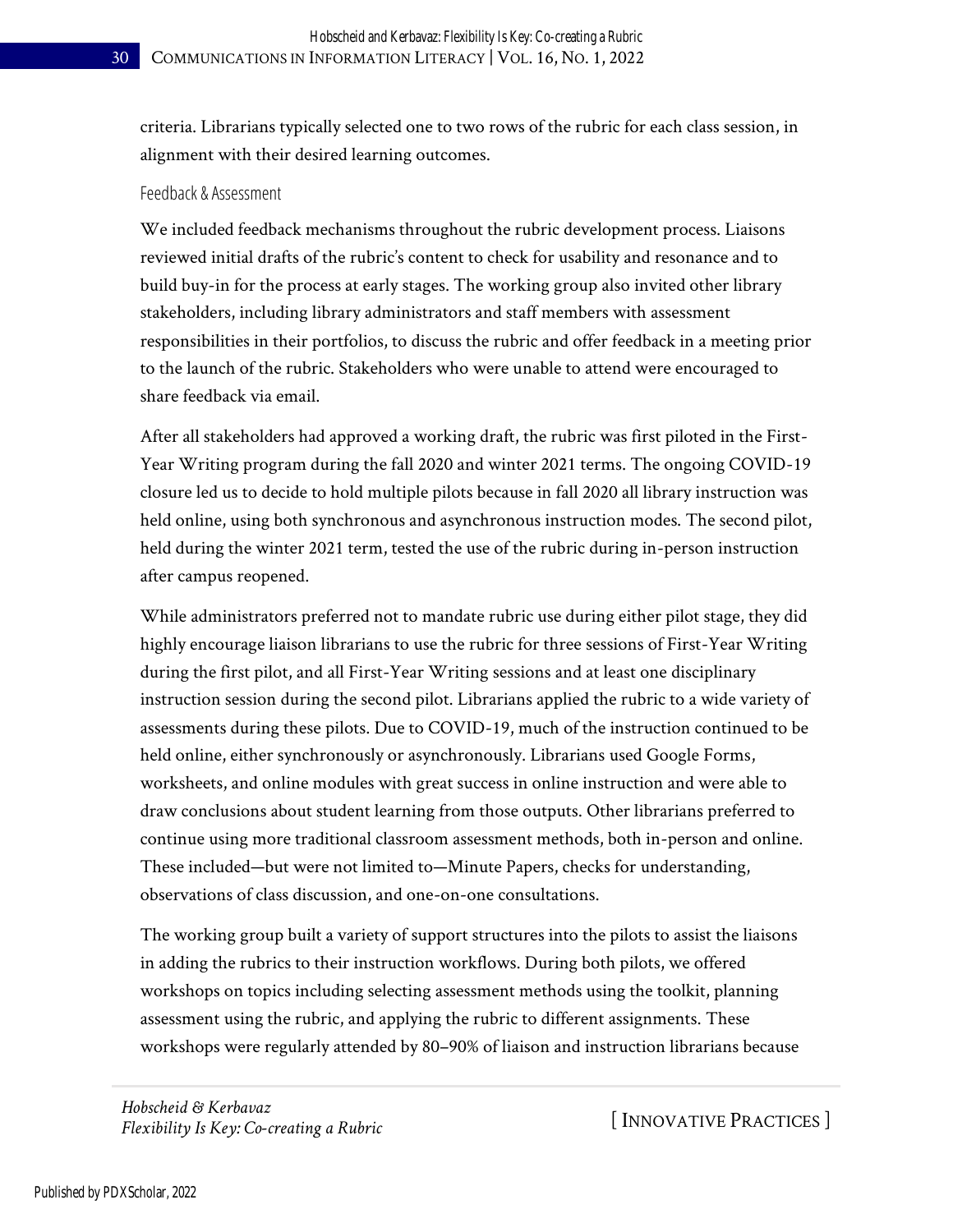the working group collaborated with leadership at the Libraries to highly encourage liaison and instruction librarians to attend. During the first pilot, we offered periodic office hours to provide one-on-one support, which included helping with lesson and assessment planning using backward design (Wiggins & McTighe, 1998), assisting with analyzing raw assessment data, and demonstrating how to enter assessment results into LibInsight, a data analytics platform. The office hours were discontinued in the second pilot due to low attendance; this issue was likely due to the ongoing workload challenges of the pandemic, as well as liaisons preferring to seek support as questions arose rather than waiting for weekly open office hours to occur. Individual consultations, by email and video call, were offered to liaisons who wanted continued one-on-one support as questions arose.

At the end of each pilot, the working group offered multiple in-person feedback sessions, as well as an anonymous feedback survey, to gather opinions on the rubric's content and implementation. Stakeholder feedback on the process and the rubric was overwhelmingly positive. One liaison librarian wrote:

I think I've finally got over my hurdle of thinking of assessment as a last, extra step rather than something that is integrative into my work.… In our various discussions, you both helped create space and room demonstrating that intentional approaches to instruction are valued and needed. (From my lens and experience here, this was a big shift!) You helped grow a sense of community and articulated how our values translate to our instructional work. Better yet, you practiced those values so integrity is embedded in our work (connected rhetoric to practice). In our conversations (formal and informal), there has been so much engagement and digging in on what and how we teach. When we have so many new to GVSU colleagues and organizational changes, this bonding and shared norming was immensely needed.

Quantitative data also showed positive results. Comparing data entered before and after the first pilot (fall 2020) showed a 25% increase in assessments being used in library instruction sessions. This result suggests that the combination of training, the rubric structure, and the more explicit expectations for conducting student learning assessments increased liaisons' engagement with assessment. However, reported assessments dropped 13% during the winter and spring/summer semesters. We are not sure of the cause of this decrease, but we will continue to track and analyze assessment reporting to see if the difference in fall and

[ INNOVATIVE PRACTICES ]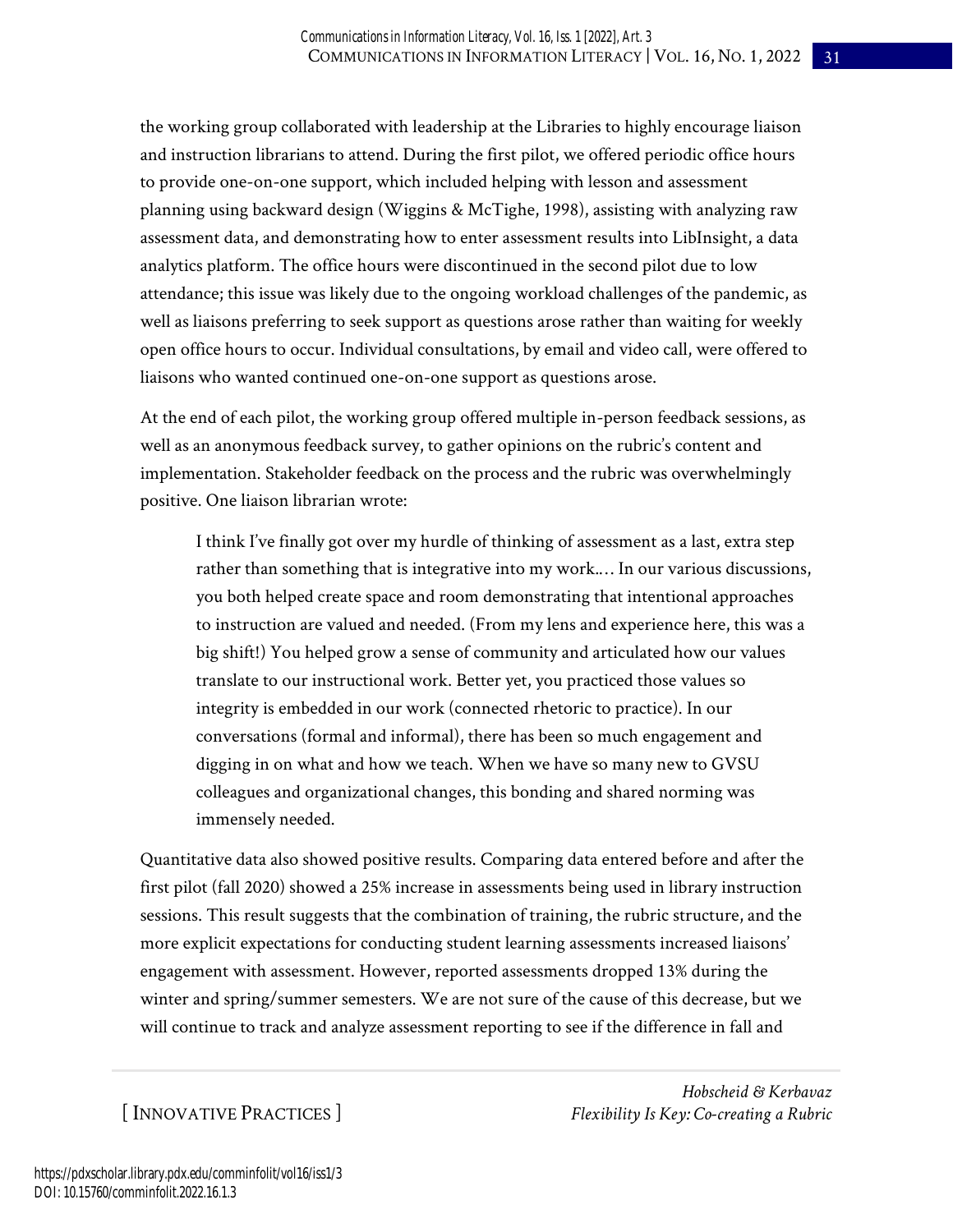winter data becomes a trend. Despite the decrease, it was still 12% higher than before we implemented the rubric pilot

#### Revisions

During summer 2021, the project leads formed a smaller working group to incorporate the feedback from both pilots into the rubric and to finalize it in time for the fall 2021 semester. The group accomplished three significant revisions:

- We had received many requests for a new rubric row to address teaching and assessing student knowledge and interaction with the Libraries' services. Many liaison librarians teach students about library services, and this labor often goes unacknowledged. The revised rubric includes a new row, called Library Service Foundation. It differs from the other rows because the descriptor for each of the scoring levels lists library services students should know or use at that level rather than assessing performance of a skill.
- We also completed the preambles for each row that we had begun planning in the previous iteration of the rubric. Each preamble is customized to the row's content, but generally includes pedagogical background, any caveats or limitations, and ways to use the row in practice.
- Finally, we added additional explanatory text to the rubric's introduction. This includes a preamble to the rubric that explains the rubric's content, how to use the heuristic, and the rubric's pedagogical approach. We also added additional resources and best practices for using the rubric.

#### Implementation

The finalized rubric (Hobscheid et al., 2021) was officially launched in the fall 2021 semester. The Instructional Design Librarian collaborated with the department heads who supervise liaisons to discuss the best methods to integrate the rubric into liaison workflows. The department heads decided to include rubric planning and analysis as a 2022 team goal to encourage continued engagement. The Instructional Design Librarian will also conduct focused assessment and analysis in specific rubric rows in the Libraries' First-Year Writing program. The Libraries' *Student Learning Outcomes for First-Year Writing* was revised in 2021 and now maps directly to the rubric. Liaisons are also consulting the rubric as they revise their disciplinary curriculum maps in order to strategically integrate programmatic assessment into their instruction in their liaison areas.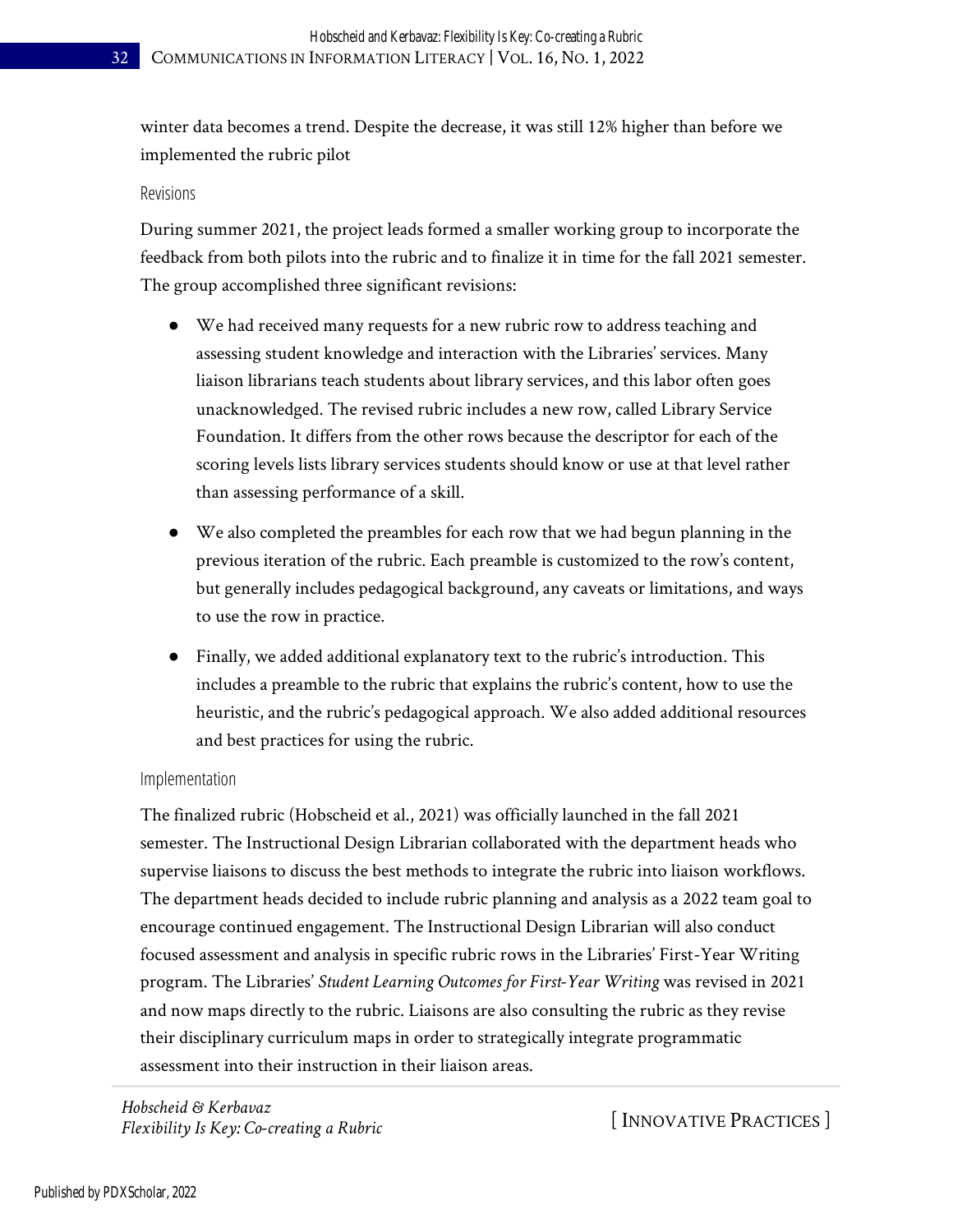## **Discussion**

While assessment of this project is ongoing, we can identify several areas in which the project was particularly successful, as well as lessons learned that we will apply to future projects. As is often true in long-term projects, we encountered unexpected challenges and barriers to our original project timeline. When the University shut down due to the COVID-19 pandemic, we needed to shift our timeline to accommodate for the change in liaisons' workload. By remaining flexible by moving the co-creation process to an online setting and identifying alternative methods for gathering feedback, we were able to steadily move our project back to our original timeline.

The choice to build in frequent opportunities for input and feedback, as well as a variety of options for how to provide that input and feedback, was a key success of the project. This frequent communication, particularly with liaison librarians as the key user group for the finished rubric, helped to build confidence and buy-in among stakeholders. It also allowed us to be iterative in our rubric design, creating a final product that meets user needs.

Beyond COVID-19 and the barriers it created, the primary challenge of this project was the implementation of the rubrics in librarians' workflows. While we were intentional about creating opportunities for education and support, the integration of assessment and reporting required substantial culture change. While session and participant statistics have been collected successfully for several years and connected to larger student success metrics (O'Kelly et al., in press), this new workflow asked librarians to assess and report on student learning at the classroom level more consistently than they had in the past. Our initial results indicate that this project did succeed in moving the needle; however, additional time and support work will be needed to increase uptake of the rubric across the liaison departments.

As we reflect on the unique institutional and cultural context of our project, we identify several ways in which this project can be reimagined at other academic libraries. While not all institutions will have the same relationship and history with individual and programmatic student learning assessment, they can adapt our concept of flexible programmatic assessment. We intended our rubric to be applicable to all classroom assessment methods to enable the shift from "micro" to "meso" assessment and to better demonstrate the impact of our library instruction program (Head et al., 2019). By building flexibility into programmatic assessment, liaison librarians were able to continue their

[ INNOVATIVE PRACTICES ]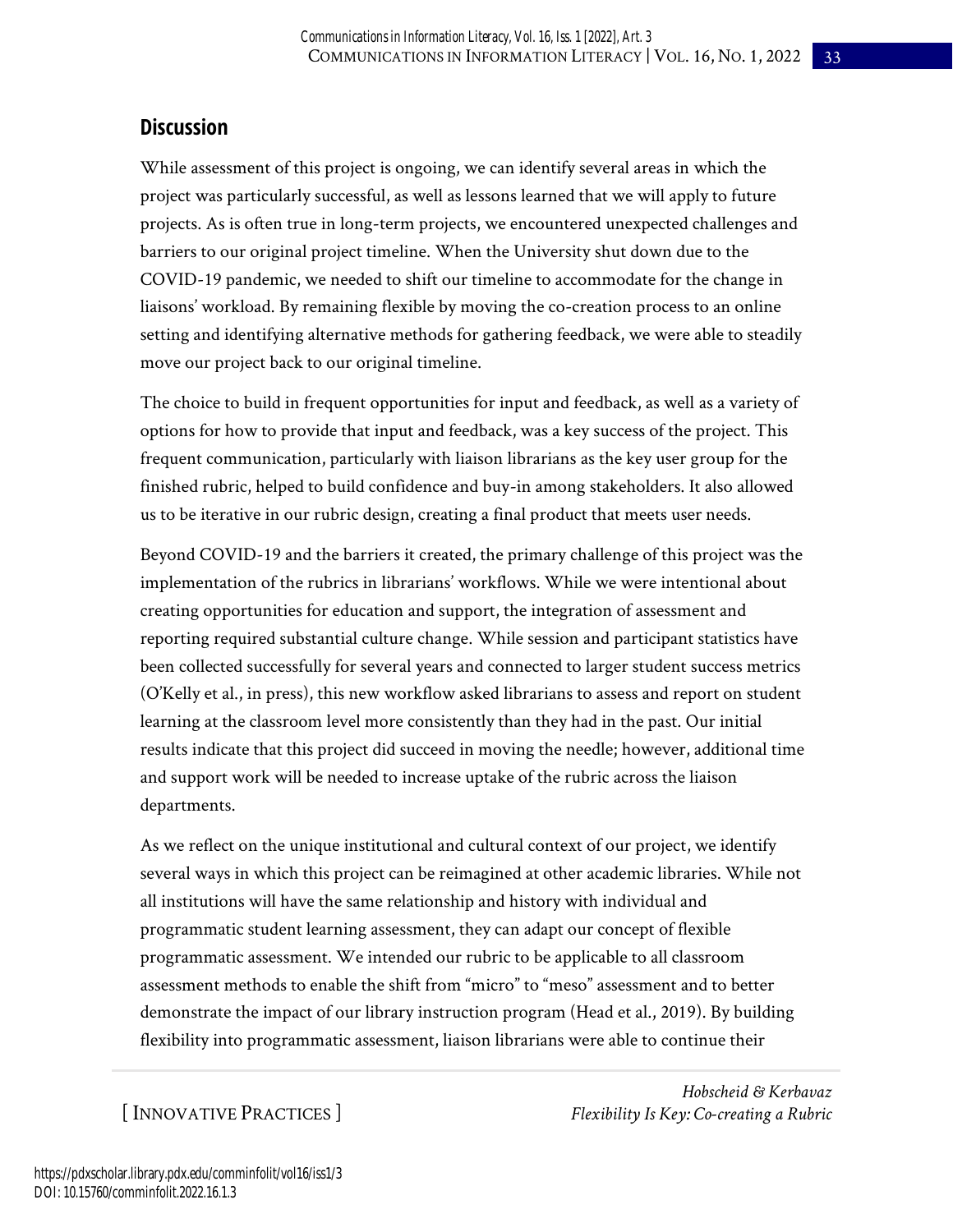existing assessment practices with very few changes, which streamlined the transition to the new process and cut down on potential changes to workload.

In addition to the project outcomes, we see value in the co-creation process we used to develop and pilot the rubric. By involving interested stakeholders from the outset, we were able to build their individual understandings of the instruction program and assessment into the fabric of the project. This also helped us gain acceptance at the pilot stage. We recommend that any librarians and educators considering a similar project identify and reach out to their key stakeholders to build trust and support for the project. By building our rubric on the foundation of assessment work already being done, and by involving liaisons at all stages of the development of the rubric, we were able to build engagement and the necessary momentum to get this new process off the ground.

## **Conclusion**

Building on the substantial history of student learning assessment in the library classroom, this project sought to use a flexible rubric to bring formative, classroom-level assessment data into the programmatic conversation about the impact of library instruction. The rubric was co-created with liaisons, and opportunities for input and feedback were prioritized throughout the design processes and pilot launches. While there is still a great deal of work to be done on this project, initial feedback and assessment results show that this project has increased librarian engagement with assessment by creating structure and support for assessment work. We recommend that others considering similar projects adopt co-creative approaches to assessment instrument design, and that they remain mindful of the impact of existing assessment workflows and practices on the implementation of new tools.

### **Land Acknowledgment**

The project described in this paper was completed on the ancestral territory of the People of the Three Fires: the Ojibwe, Odawa, and Bodawademi peoples. Every university in the United States was built on Indigenous land. As visitors on Indigenous land, we have the responsibility to learn about the history of settler colonialism and its continued impact on Indigenous people. As workers in the field of higher education, we have the responsibility to understand the relationship between settler colonialism and education, including the cultural genocide perpetrated through residential schools and the use of Indigenous territory to build public universities. We recognize our personal responsibility to use our work to promote social justice, equity, and inclusion on our campuses and in our communities, and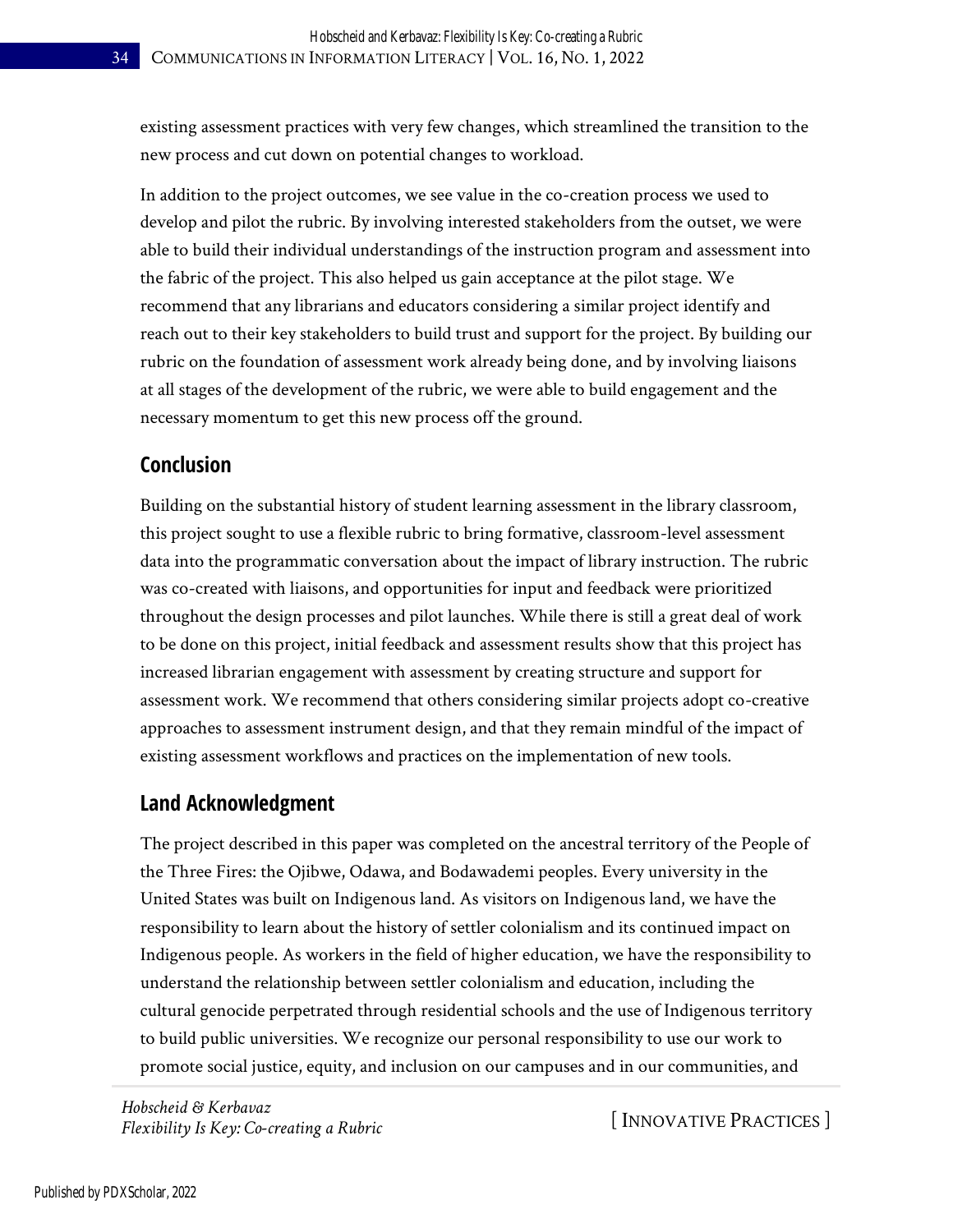we encourage our readers to consider ways to engage with information literacies and ways of knowing that have been marginalized in higher education.

## **References**

- Accardi, M. T. (2010). Teaching against the grain: Critical assessment in the library classroom. In M. T. Accardi, E. Drabinski, & A. Kumbier (Eds.), *Critical library instruction: Theories and methods* (pp. 251–264). Library Juice Press.
- Association of American Colleges and Universities. (2013). *Information literacy VALUE rubric*[. http://www.aacu.org/value/rubrics/information-literacy](http://www.aacu.org/value/rubrics/information-literacy)
- Association of College and Research Libraries. (2015). *Framework for information literacy for higher education*.<https://www.ala.org/acrl/standards/ilframework>
- Bradley, D. R., & Oehrli, J. A. (2018). Assessing student learning in library instruction: A faculty perspective. In S. Baughman, S. Hiller, K. Monroe, & A. Pappalardo (Eds.). *Proceedings of the 2018 Library Assessment Conference: Building effective, sustainable, practical assessment* (pp. 787–795). Association of Research Libraries.
- Carbery, A., & Leahy, S. (2015). Evidence-based instruction: Assessing student work using rubrics and citation analysis to inform instructional design. *Journal of Information Literacy*, *9*(1), 74–90. <https://doi.org/10.11645/9.1.1980>
- CAST. (n.d.). *About Universal Design for Learning.* [https://www.cast.org/impact/universal](https://www.cast.org/impact/universal-design-for-learning-udl)[design-for-learning-udl](https://www.cast.org/impact/universal-design-for-learning-udl)
- Collaborative for Academic, Social, and Emotional Learning. (n.d.). *Fundamentals of SEL.*  <https://casel.org/fundamentals-of-sel/>
- Donahue, A. E. (2015). Charting success: Using practical measures to assess information literacy skills in the first-year writing course. *Evidence Based Library and Information Practice*, *10*(2), 45–62. <https://doi.org/10.18438/B85P53>
- Elizarova, O., & Dowd, K. (2017, December 14). Participatory design in practice. *UX Magazine.* <https://uxmag.com/articles/participatory-design-in-practice>
- Gammons, R. (2016). Incorporating critically conscious assessment into a large-scale information literacy program. In N. Pagowsky & K. McElroy (Eds.), *Critical library pedagogy handbook*, *Vol. 2.* (pp. 235–240). Association of College and Research Libraries.

[ INNOVATIVE PRACTICES ]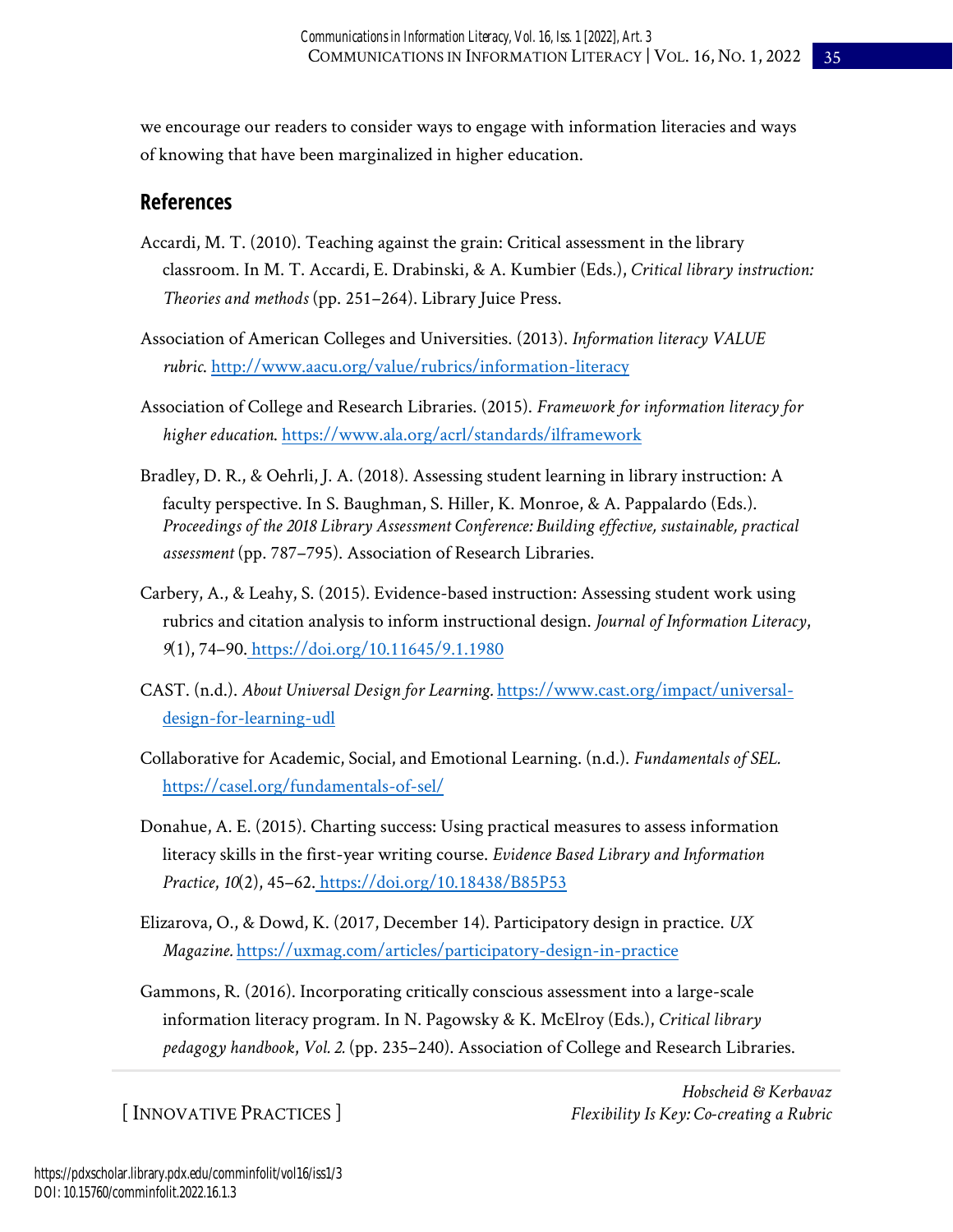- Grand Valley State University. (n.d.). *Strategic Plan for Grand Valley State University*. [https://www.gvsu.edu/strategicplan-view.htm?entityId=4F5F5573-DC4C-1BD3-](https://www.gvsu.edu/strategicplan-view.htm?entityId=4F5F5573-DC4C-1BD3-2B37E7793A4ABA39&entityType=college) [2B37E7793A4ABA39&entityType=college](https://www.gvsu.edu/strategicplan-view.htm?entityId=4F5F5573-DC4C-1BD3-2B37E7793A4ABA39&entityType=college)
- Grand Valley State University General Education Program. (2019). *Information Literacy Rubric*. [https://www.gvsu.edu/cms4/asset/E318FAA6-9691-29E8-](https://www.gvsu.edu/cms4/asset/E318FAA6-9691-29E8-AF089DA7E65B9CC3/information_literay_6.21.19_-_accessible.pdf) [AF089DA7E65B9CC3/information\\_literay\\_6.21.19\\_-\\_accessible.pdf](https://www.gvsu.edu/cms4/asset/E318FAA6-9691-29E8-AF089DA7E65B9CC3/information_literay_6.21.19_-_accessible.pdf)
- Grand Valley State University Libraries. (n.d.). *Strategic Plan for University Libraries*. [https://www.gvsu.edu/strategicplan-view.htm?entityId=4F5F5573-DC4C-1BD3-](https://www.gvsu.edu/strategicplan-view.htm?entityId=4F5F5573-DC4C-1BD3-2B37E7793A4ABA39&entityType=college) [2B37E7793A4ABA39&entityType=college](https://www.gvsu.edu/strategicplan-view.htm?entityId=4F5F5573-DC4C-1BD3-2B37E7793A4ABA39&entityType=college)
- Gray, D. (2011, March 30). 4Cs. *Gamestorming*.<https://gamestorming.com/4cs/>
- Gross, M., & Latham, D. (2012). What's skill got to do with it?: Information literacy skills and self-views of ability among first-year college students. *Journal of the American Society for Information Science and Technology, 63*(3), 574–583.<https://doi.org/10.1002/asi.21681>
- Head, A. J., Bull, A. C., & MacMillan, M. (2019). Asking the right questions: Bridging gaps between information literacy assessment approaches. *Against the Grain*, *31*(4), 20–22[.](https://d.docs.live.net/b00a07dc5ec5e16e/Documents/CIL%20Articles/16.1/IP%20Hobscheid%20Kerbavaz/) <https://doi.org/10.7771/2380-176X.8408>
- Hobscheid, M., Kerbavaz, K., Frigo, E., García Mazari, S., McClure, H., Minnis, S., and Schaub, G. (2021). Instructional programmatic assessment rubric. *Library Reports and Communication*, *17*[. https://scholarworks.gvsu.edu/library\\_reports/17](https://scholarworks.gvsu.edu/library_reports/17)
- Hohmann, L. (2006). *Innovation games: Creating breakthrough products and services*. Pearson Education.
- Lowe, M. (2006). The start/stop essay in instruction and information literacy at University of Louisiana at Monroe. *Louisiana Libraries*, *69*(2), 7–11[.](http://ezproxy.gvsu.edu/login?url=http://search.ebscohost.com/login.aspx?direct=true&db=lls&AN=502894106&site=ehost-live&scope=site)
- Markey, K., Armstrong, A., de Groote, S., Fosmire, M., Fuderer, L., Garrett, K., Georgas, H., Sharp, L., Smith, C., Spaly, M., & Warner, J. E. (2005). Testing the effectiveness of interactive multimedia for library-user education. *portal: Libraries & the Academy*, *5*(4), 527–544. <https://doi.org/10.1353/pla.2005.0056>
- Mertler, C. A. (2001). Designing scoring rubrics for your classroom. *Practical Assessment, Research, and Evaluation, 7*, Article 25.<https://doi.org/10.7275/gcy8-0w24>